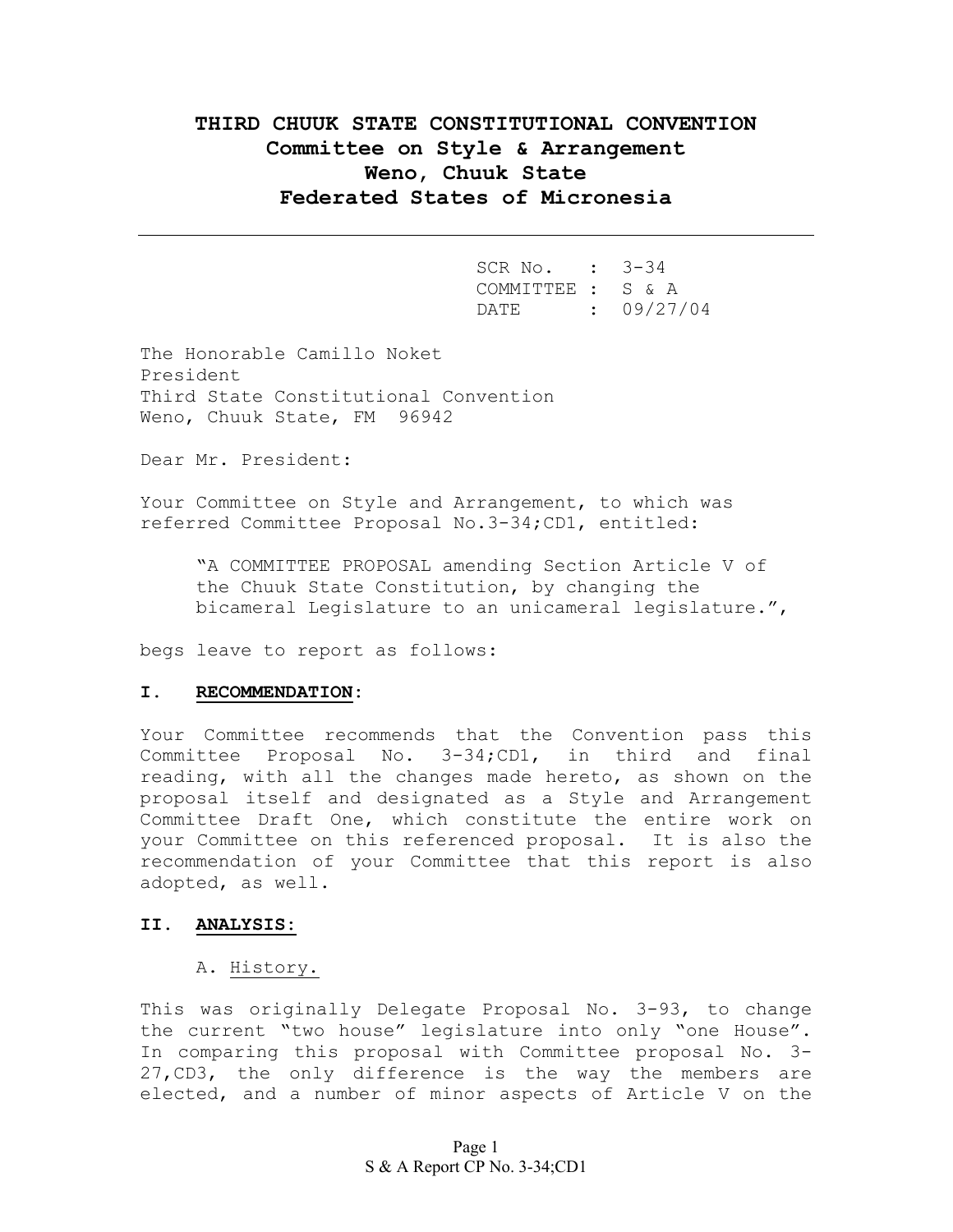Legislative Branch, otherwise both of them seem to have a common purpose: reduce cost by down-sizing and other related matters.

## B. Findings.

Your Committee, in its review of this proposal, has discovered a number of discrepancies that need clarity and structural arrangement in their grammatical forms. Some of them concern conformity in all their use throughout the Constitution, while some relate only to showing the intents of the proposals as passed by the Convention prior to transmission to your Committee on Style and Arrangement. Still others have to do with the proper use of phrases, words, and spellings which, if not corrected, could create substantial deviations from the original purposes and intents thereof. Finally, these changes being made herein are what your Committee feels the best it can come up with in doing its best for our Third Constitutional Convention, and for the people of Chuuk State, for a better future.

#### C. Amendments.

All of the changes discussed above are reflected on the proposal itself, which is attached hereto as Style and Arrangement Committee Draft One, or designated as SAD1, as follows:

- 1) Page 1, line 22, delete "(a)", as there is no subsection (b) in this proposal, so there should be no  $"$  (a)".
- 2) Page 1, line 23, page 4, line 22, page 8, line 18: capitalize "legislature" (as in Legislature);
- 3) Page 1, line 24, page 4 line 1: change "Senatorial Region" to "geographical region", to conform to usage elsewhere.
- 4) Page 2, line 7, insert comma after "Wonei"; line 11, capitalize satowan as in "Satowan:'
- 5) Page 3, line 18, change comma after "Speaker" to a period, as it is the end of the sentence.
- 6) Page 4, line 19, replace "S" to "subsection", because as a matter of style, symbols should not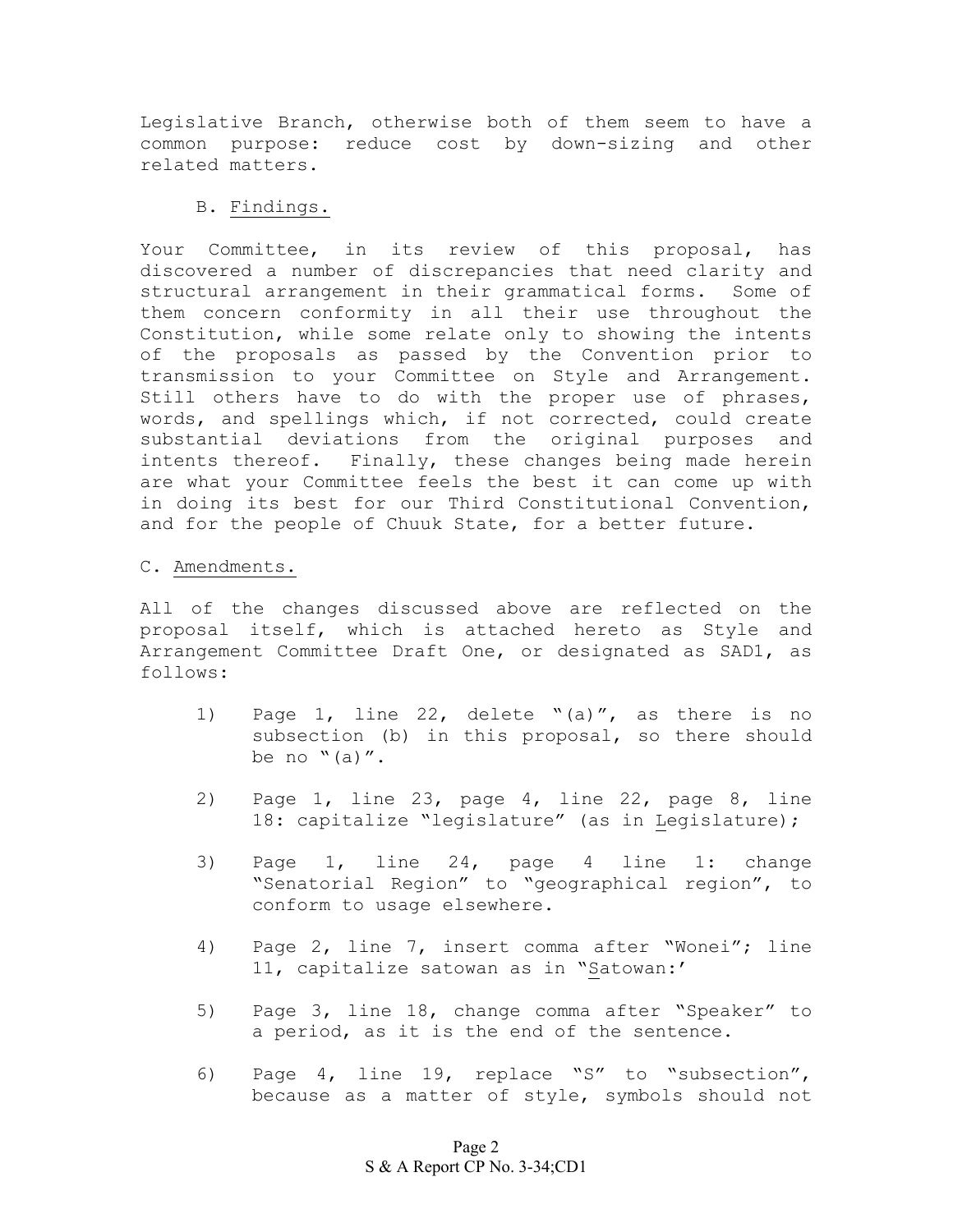be used in the place of words in a constitution; also, the words "these section" should be "this section" instead.

- 7) Page 4, line 16, and page 9, capitalize "constitution (with a capital "C"), to conform with style in the rest of the Constitution; line 31-32, replace "both of the presiding officers" with "Speaker", since this is a unicameral legislature, with only one presiding officer, the "Speaker";
- 8) Page 5, line 6, capitalize "commission", as in "**C**ommission", as a proper name and for conformity with the rest of the Constitution; line 15, put a period after "commission" and add
- 9) Page line 11, delete comma after first "Legislature"; line 13, delete comma after "Legislature' as unneeded. line 21, delete "and", as no longer needed because of other changes; line 26, change "Legislature" No-to Legislature:". No as inadvertently omitted punctuation.

As started above, these changes are all reflected on the subject proposal itself, which is attached to this report for reference.

III. CONCLUSION.

Your Committee recommends that this proposal with all these changes be passed in third and final reading, together with this report.

Respectfully submitted,

## **STYLE & ARRANGEMENT COMMITTEE:**

\_\_\_\_\_\_\_\_\_\_\_\_\_\_\_\_\_\_\_\_\_ \_\_\_\_\_\_\_\_\_\_\_\_\_\_\_\_\_\_\_\_\_\_\_\_\_ Del. Minoru Mori, Chairman Del. Julio Raymond, V. Chairman